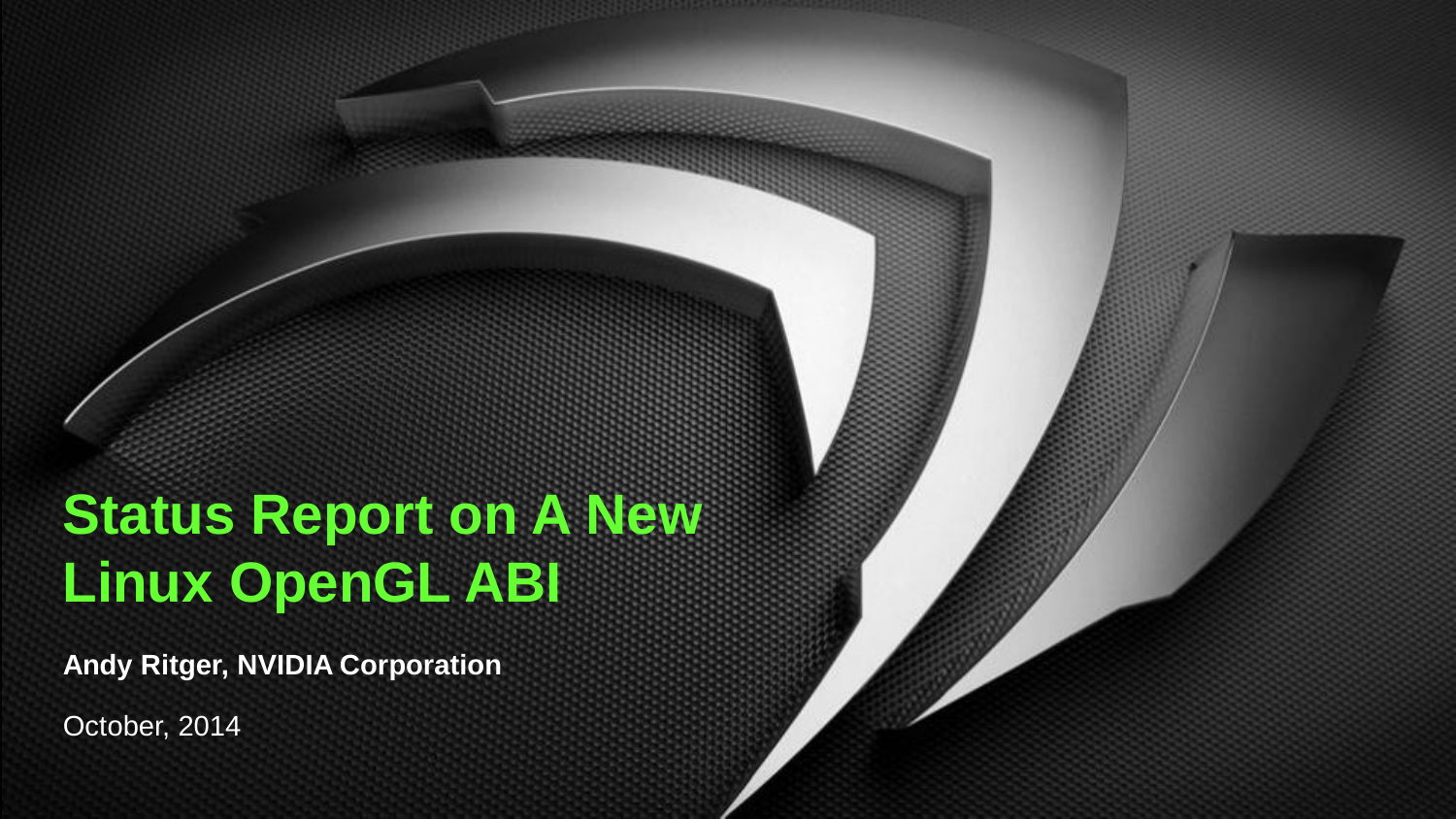# **Overview**

At XDC 2013: presented a proposal for a new Linux OpenGL ABI

- Define new ABI between applications and OpenGL libraries:
	- Window System libraries: EGL, GLX
	- Client API libraries: OpenGL, OpenGL ES
- Allow multiple vendor implementations to co-exist on the file system.
- Allow multiple vendor implementations to co-exist within the same process.
- Focus is on Linux, but should be applicable to other UNIX and UNIX-like platforms.

In today's talk:

- Restate the proposal.
- Describe what work has been done, and what work is left.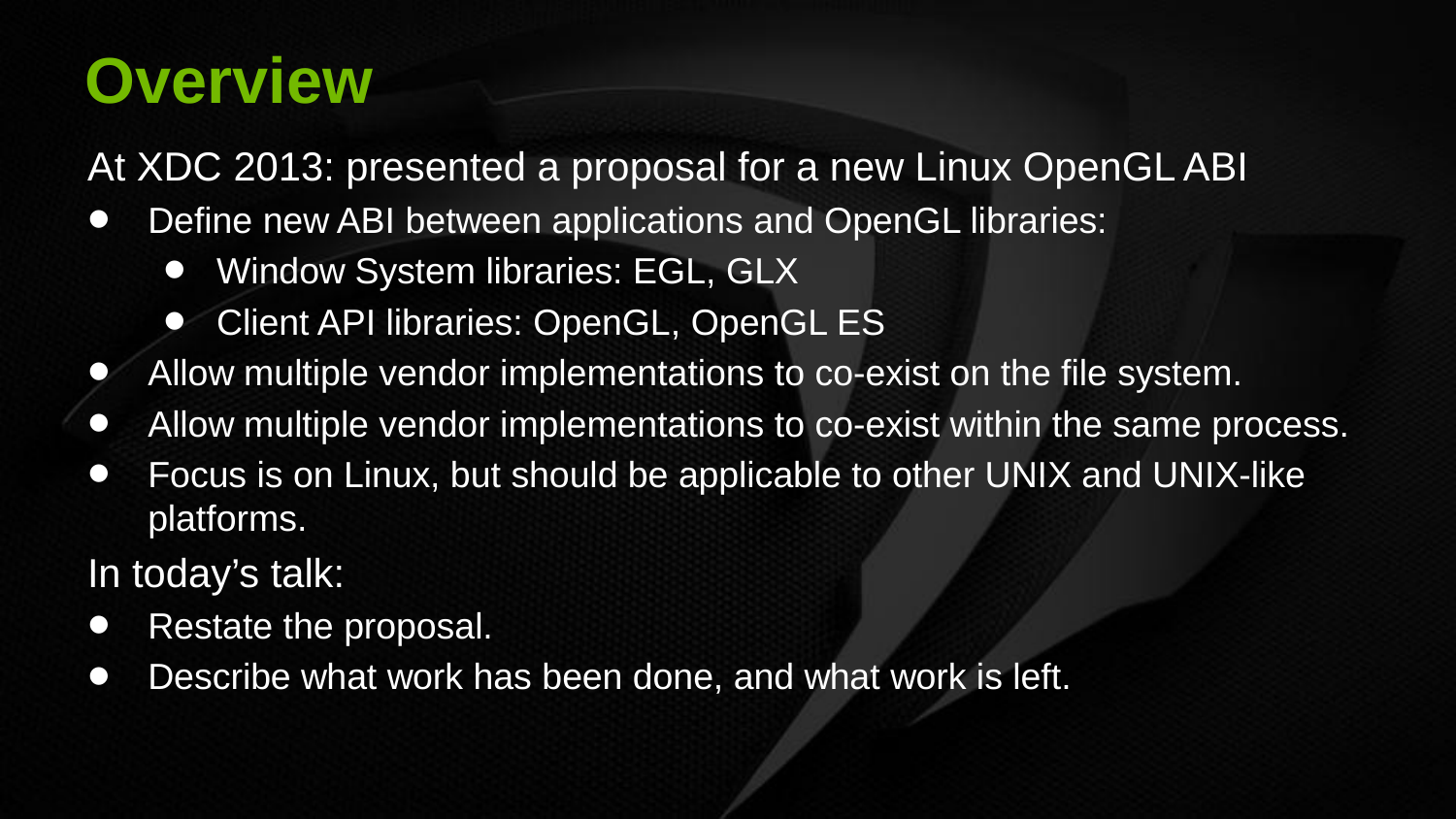## **New Library Organization: Summary**

- Vendor-neutral Client API Libraries:
	- libOpenGL.so.1
	- libGLESv1 CM.so.1
	- libGLESv2.so.2
- Vendor-neutral window system libraries:
	- libGLX.so.1
	- libEGL.so.1
- Vendor-specific libraries:
	- libGLX \${VENDOR}.so.1
	- libEGL \${VENDOR}.so.1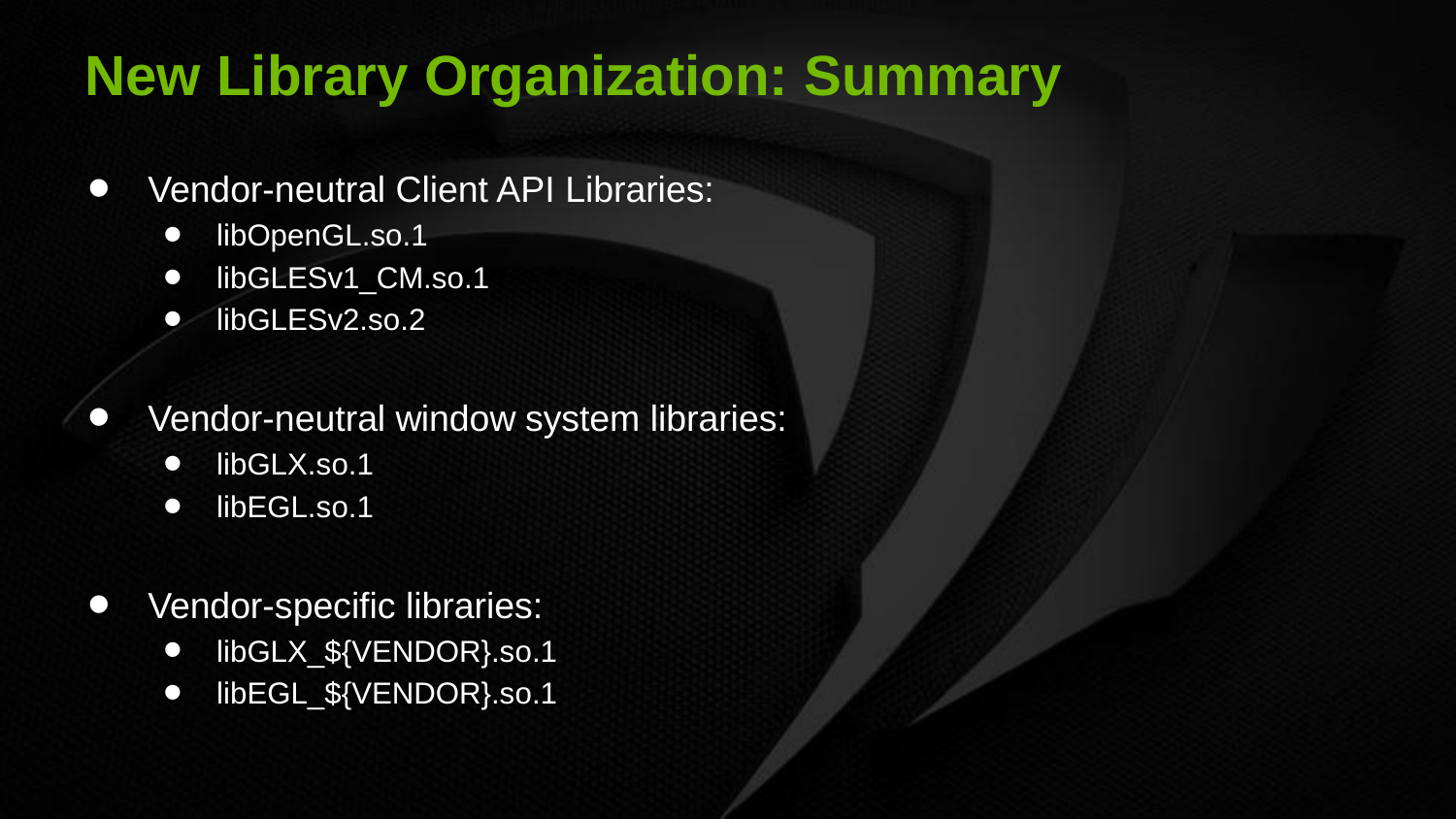# **New Library Organization: Vendor-Neutral Client API Libraries**

#### • libOpenGL.so.1

- Provides symbols for OpenGL 4.4 (Core and Compatibility Profiles).
- Vendors can provide additional OpenGL entry points, through {egl,glX}GetProcAddress.
- No EGL or GLX entry points provided by this library; should be used with lib{GLX, EGL}.so.1.

#### • libGLESv1 CM.so.1

- Provides symbols for all OpenGL ES 1 common profile entry points.
- No EGL or GLX entry points provided by this library; should be used with lib{GLX, EGL}.so.1.

#### • libGLESv2.so.2

- Provides symbols for all OpenGL ES 2 and 3 entry points.
- No EGL or GLX entry points provided by this library; should be used with lib{GLX, EGL}.so.1.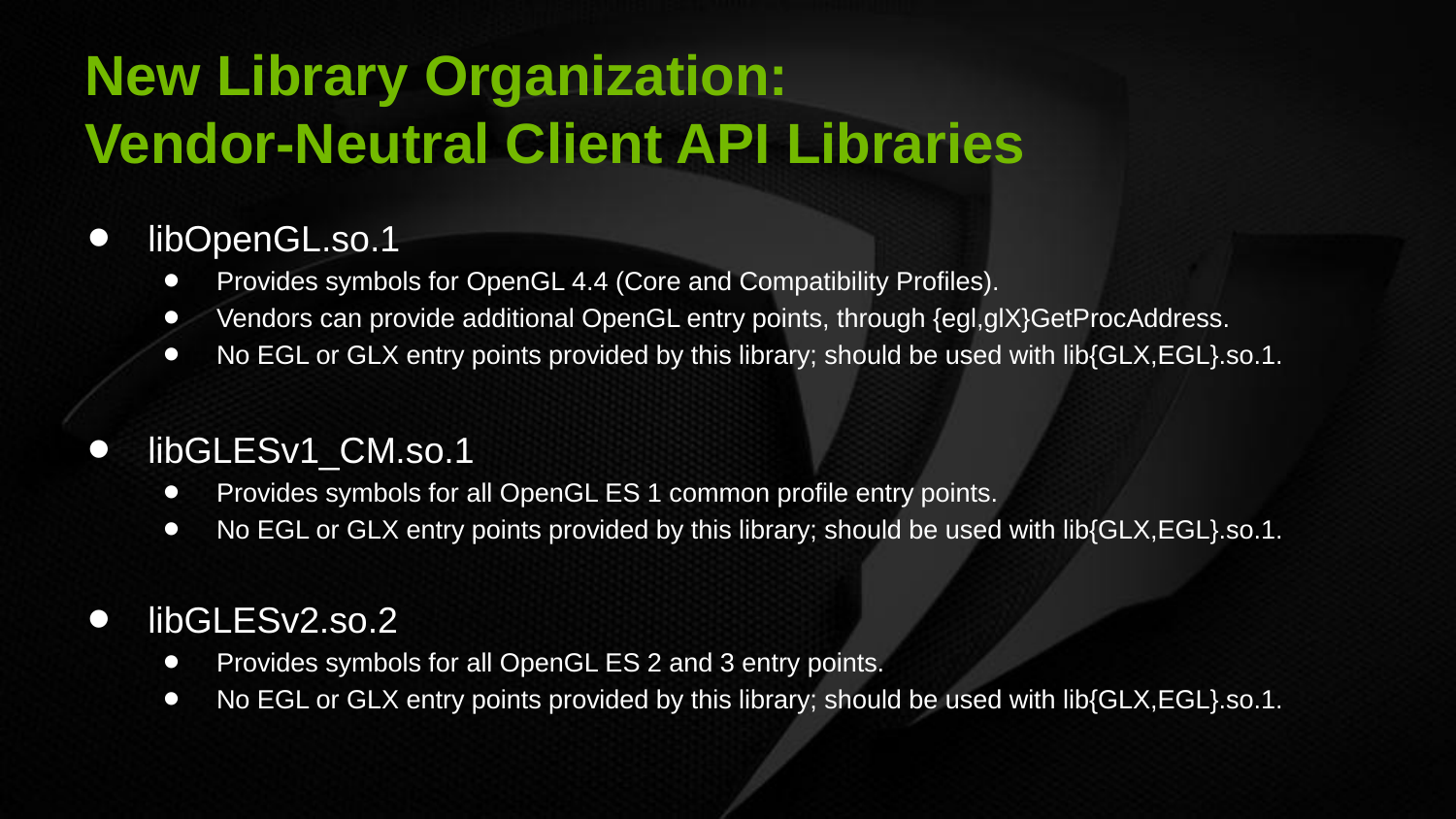# **New Library Organization: Vendor-Neutral Window System Libraries**

#### libEGL.so.1

- Provides symbols for all EGL 1.4 entry points.
- Loads and dispatches to one or more vendor libraries.

#### libGLX.so.1

- Provides symbols for all GLX 1.4 entry points.
- Provides symbols for the GLX ARB create context extension.
- Loads and dispatches to one or more vendor libraries.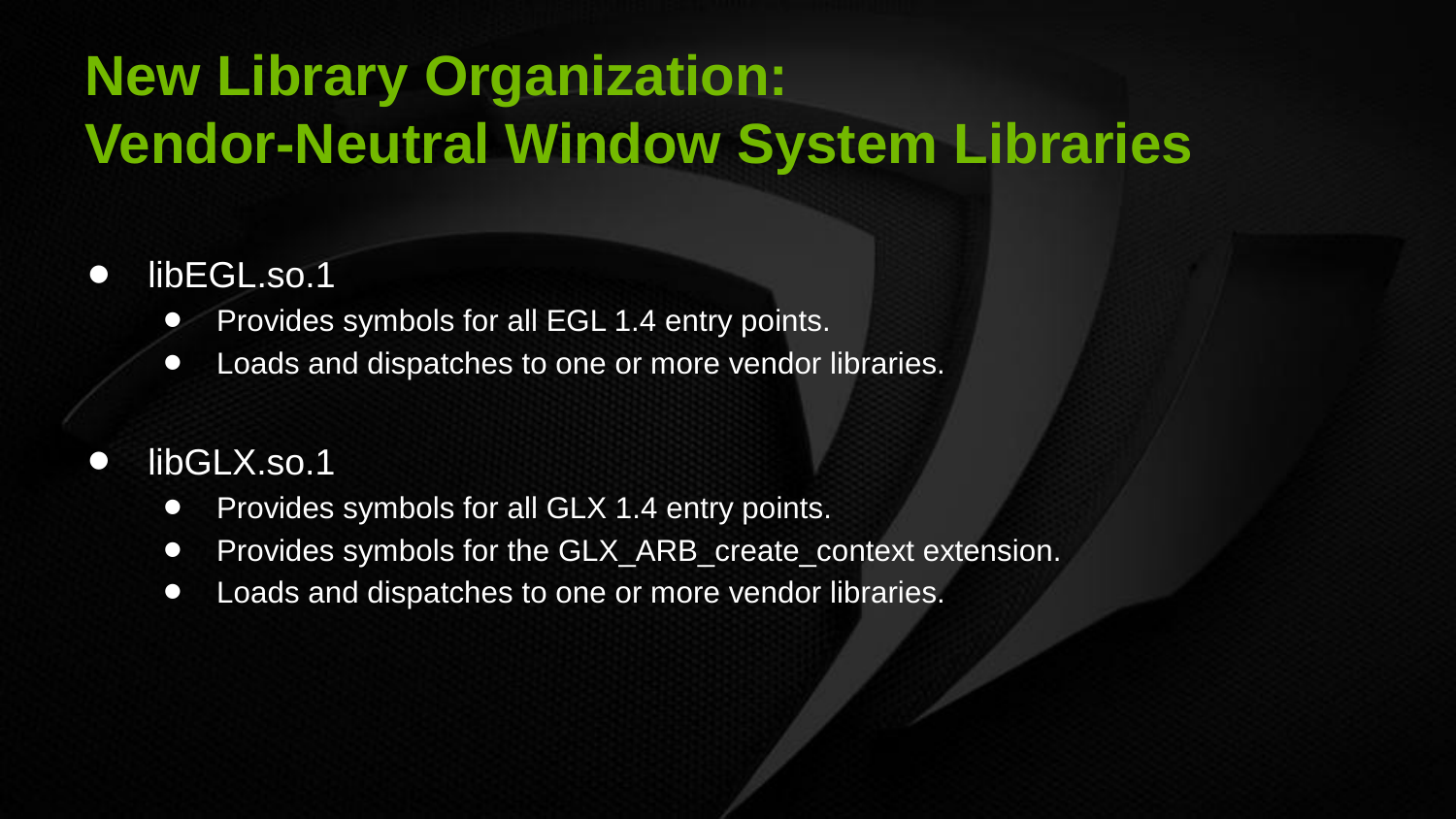# **New Library Organization: Vendor-Specific Libraries**

#### • lib{EGL,GLX}\_\${VENDOR}.so.1

- Provides initialization function that lib{EGL,GLX}.so.1 calls.
- Pulls in the vendor's implementation of all the client APIs it supports.
- Registers with the appropriate Client API library at MakeCurrent time.
- Must not export symbol names that collide with:
	- $\bullet$  EGL ( $\text{``eql."}$ ),
	- $\bullet$  GLX ( $\gamma$ glX. $\star$ ), or
	- $\bullet$  OpenGL (^ql.\*).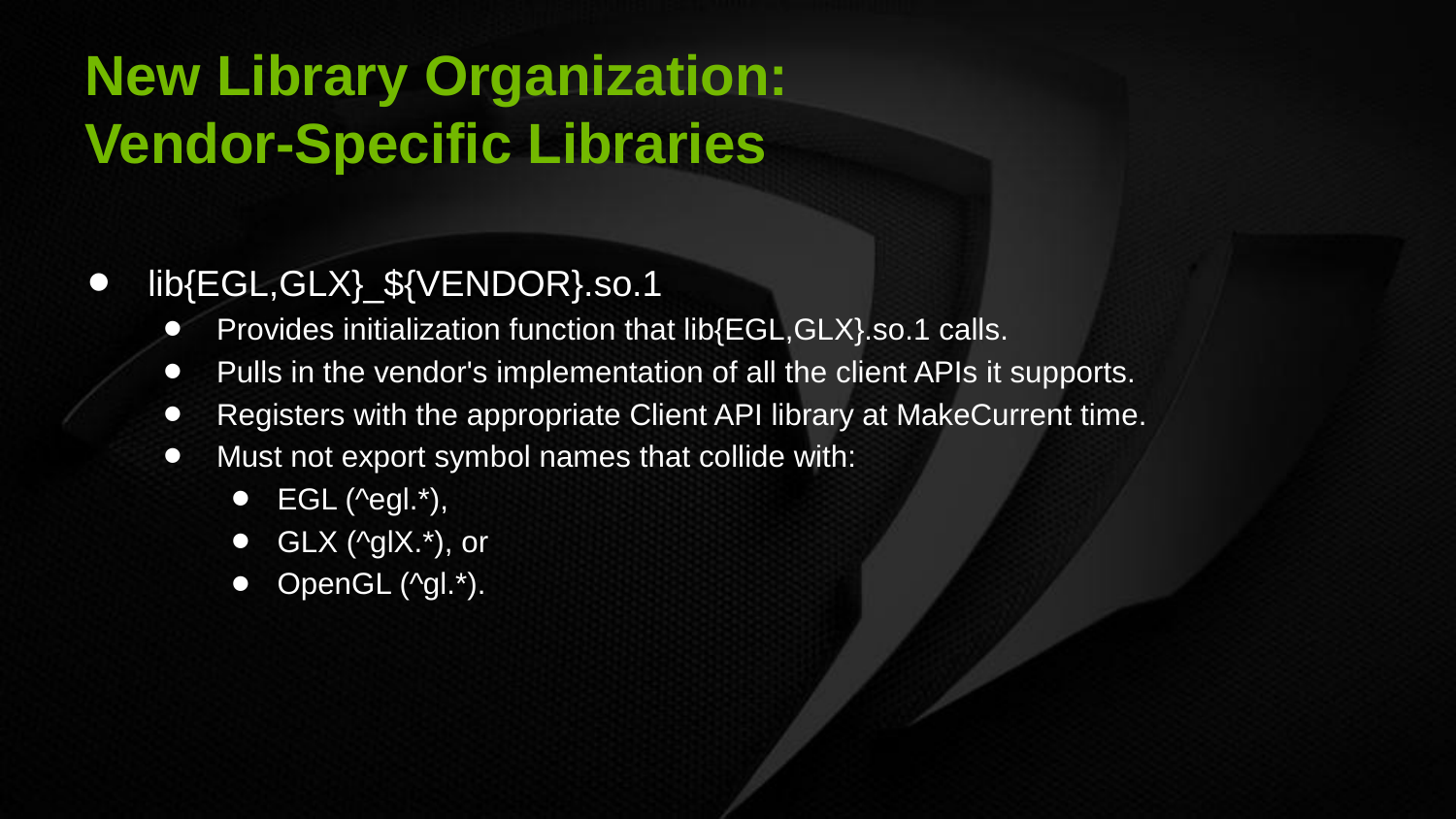## **Dispatching to Vendor Implementations**

- The vendor-neutral libraries need to dispatch each entry point to a vendor.
- Easy for Client APIs:
	- MakeCurrent defines the vendor to use with the thread.
- Slightly harder for Window System APIs:
	- Many EGL, GLX entry points imply a vendor through their arguments.
	- Some EGL, GLX entry points dispatch based on the current context. E.g., eglWaitGL.
	- Some EGL, GLX entry points return current API state. E.g., glXGetCurrentContext. In nearly all cases, the vendor for a window system entry point can be inferred.
- We are not trying to address server-side GLX (yet), so in practice GLX can only have one vendor at a time, per X server, for now.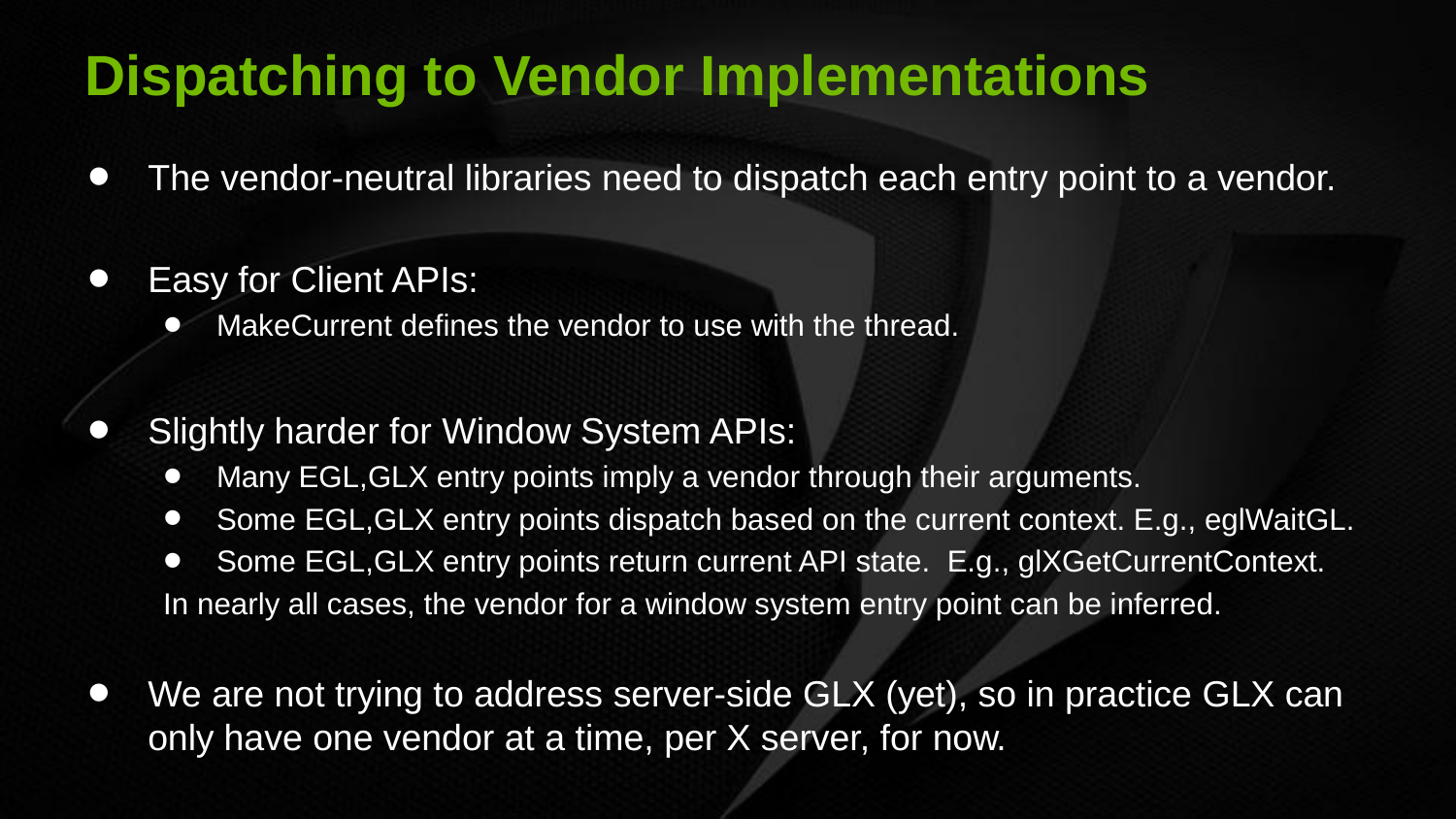## **Example: libGLX.so.1 and libOpenGL.so.1**



- a) Application calls any GLX entry point.
- b) libGLX.so.1 queries the X server, to map X screen to vendor.
- c) libGLX.so.1 loads and dispatches to libGLX\_\${VENDOR}.so.
- d) During glxMakeCurrent, libGLX\_\${VENDOR}.so registers with libOpenGL.so.1; sets up dispatch table.
- e) Application calls OpenGL entry point.
- f) libOpenGL.so.1 jumps through dispatch table to OpenGL implementation registered by libGLX \${VENDOR}.so.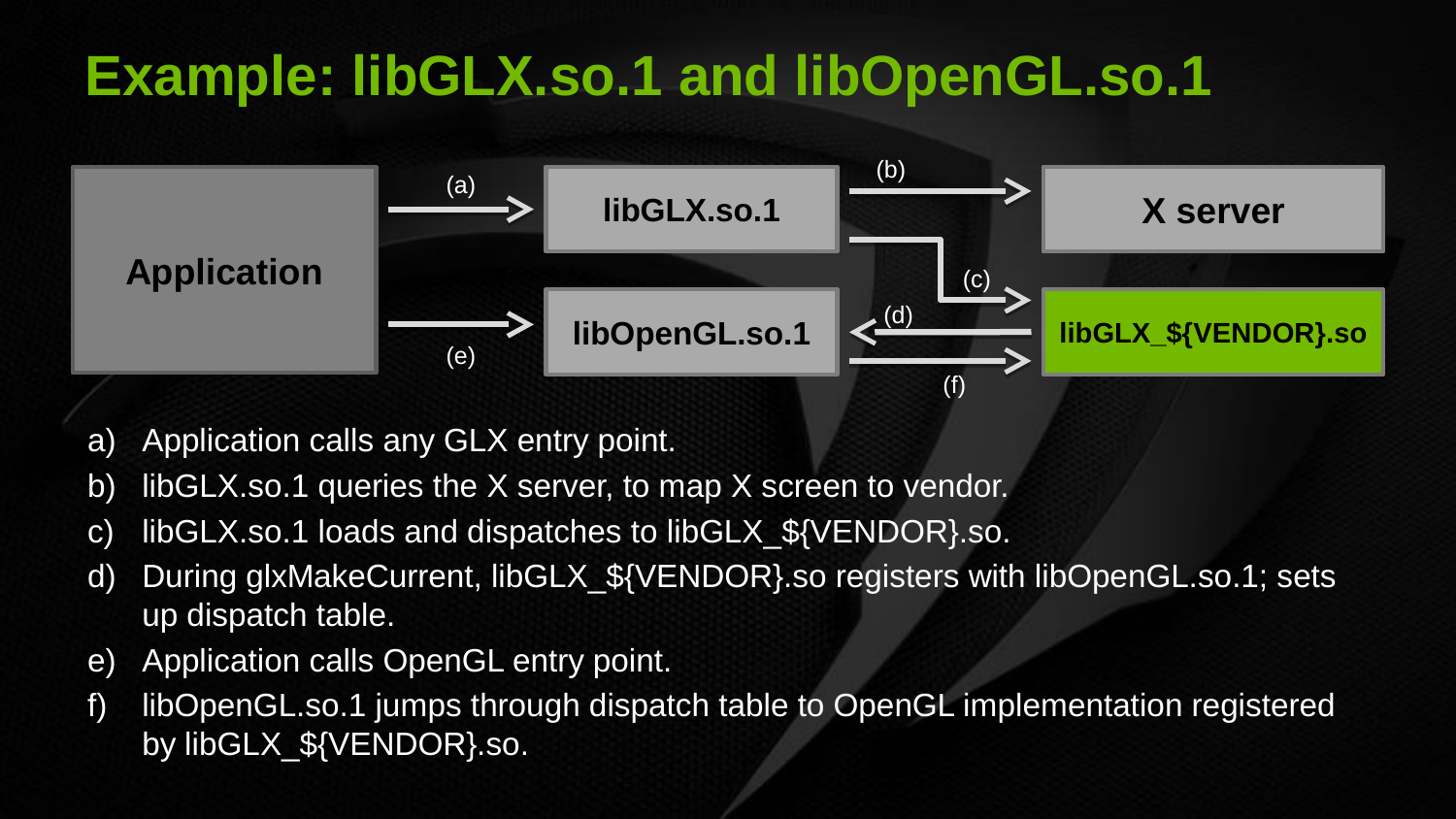## **Example: libEGL.so.1 and libOpenGL.so.1**



- a) Application calls eglinitialize.
- b) libEGL.so.1 uses configuration magic to select, load, and dispatch to libEGL \$ {VENDOR}.so.
- c) During eglMakeCurrent, libEGL\_\${VENDOR}.so registers with libOpenGL.so.1; sets up dispatch table.
- d) Application calls OpenGL entry point.
- e) libOpenGL.so.1 jumps through dispatch table to OpenGL implementation registered by libEGL \${VENDOR}.so.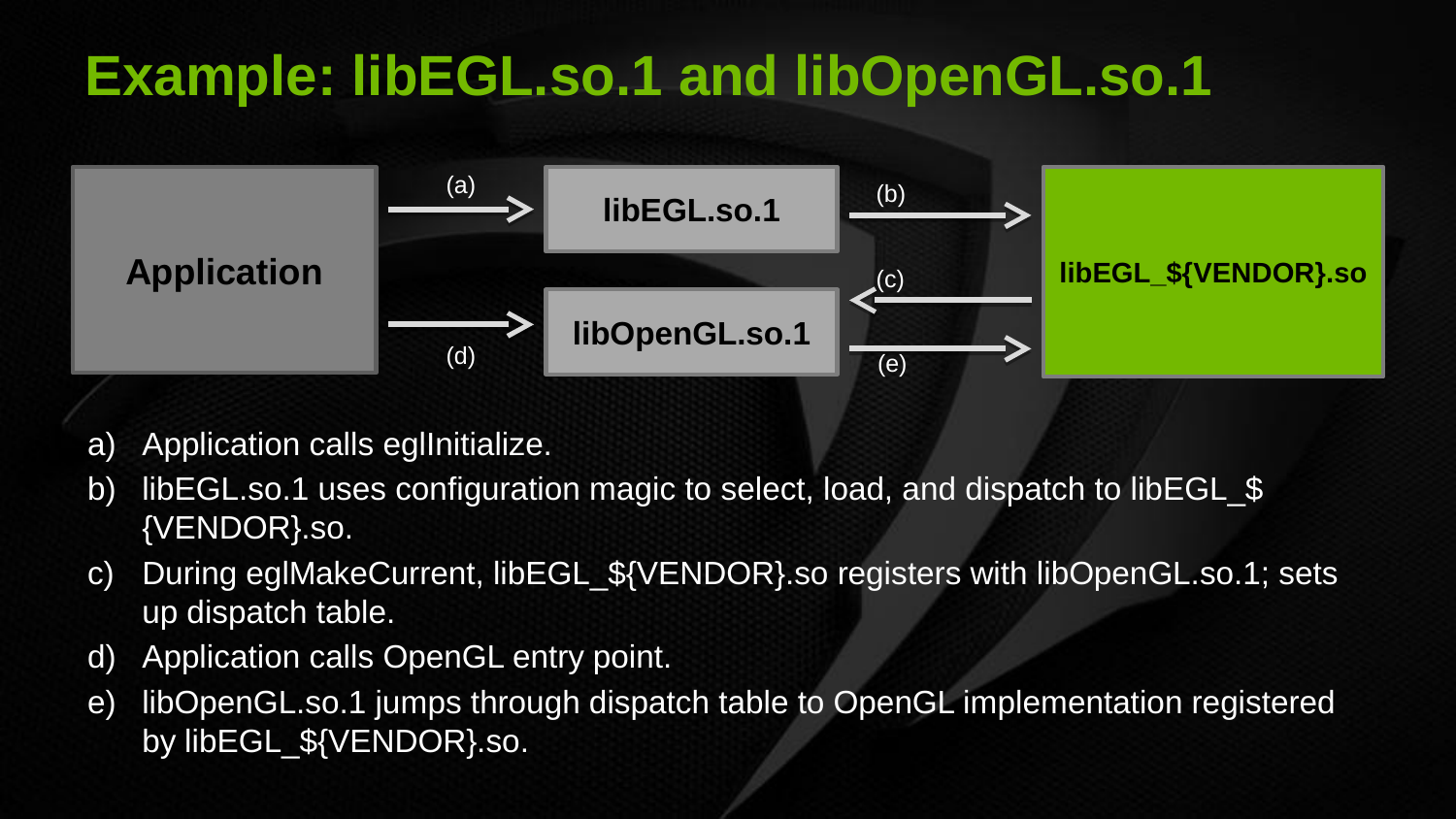## **Backwards Compatibility**

- There will be a libGL.so.1 provided with the vendor-neutral libraries.
- This exports all symbols from all current vendors' libGL.so.1's.
- For symbols provided by libGLX.so.1 or libOpenGL.so.1: • use ELF DT\_FILTER to resolve libGL.so symbols with libGLX.so.1, libOpenGL.so.1.
- For symbols not provided by libGLX.so.1 or libOpenGL.so.1:
	- use libGLX.so.1's glXGetProcAddress to call from libGL.so.1 to libGLX.so.1, libOpenGL.so.1.
- Existing applications *should* be unaffected.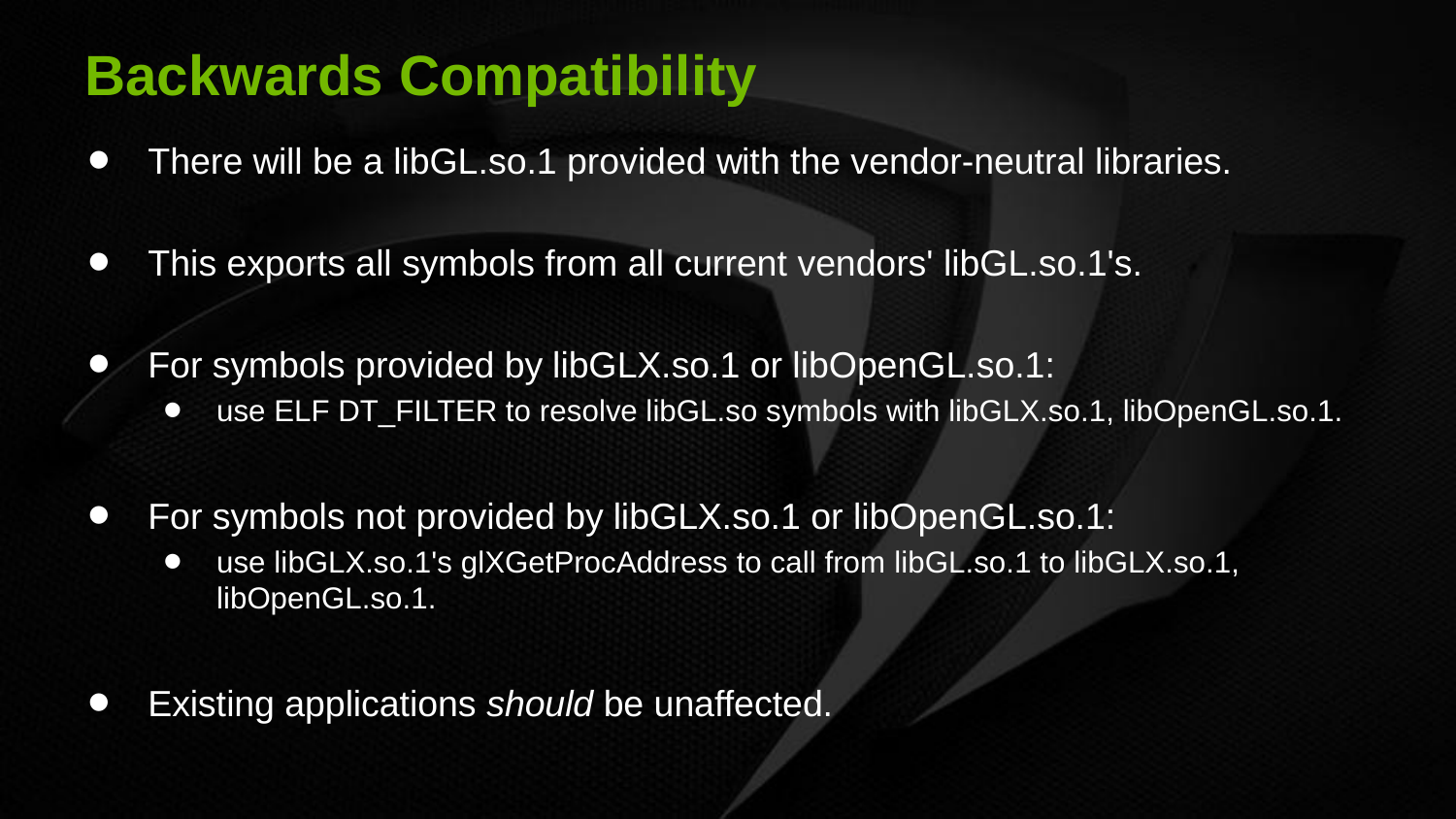#### **Status of Implementation**

#### Linux OpenGL Vendor Neutral Dispatch Library (libglvnd) implementation:

https://github.com/NVIDIA/libglvnd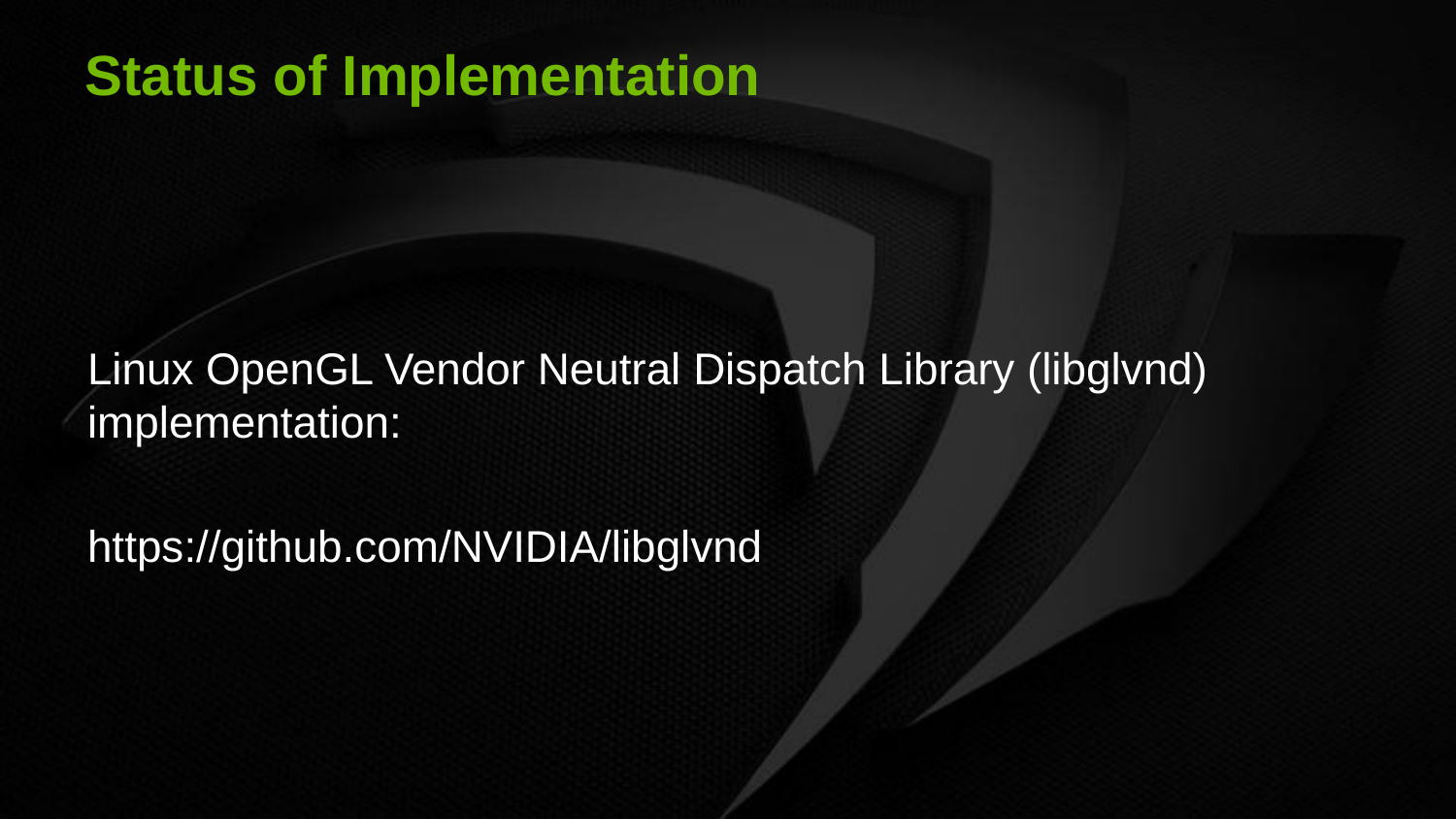# **libglvnd Implementation Diagram**



LEGEND:

 $A \rightarrow B$ : module A calls into module B

 $A \rightarrow B$ : module A is (logically) a filter library on module B (symbols exported by A are resolved by symbols in B)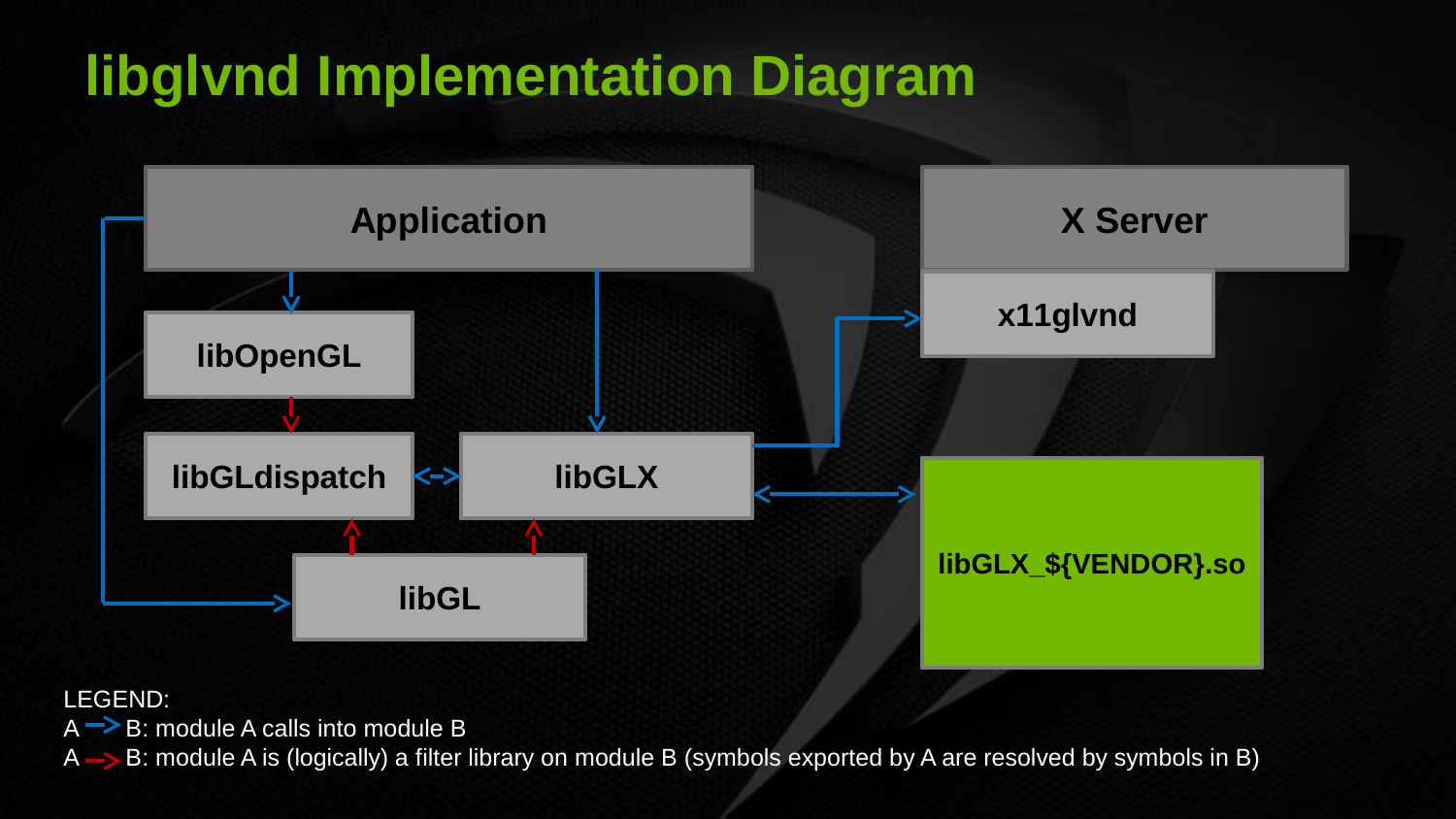## **libGLdispatch**

- Implements core OpenGL dispatching and TLS.
- Acts as a thin wrapper around glapi (taken from Mesa):
	- Provides dispatch table management.
	- Requests vendor proc addresses from the vendor libraries.
	- Tracks making current to a given context + dispatch table.
- Separate library rather than statically linked into libGLX:
	- Current dispatch tables will eventually be shared between GLX and EGL
	- Similar to how glapi operates when Mesa is compiled with the --sharedglapi option.
- Not application-visible.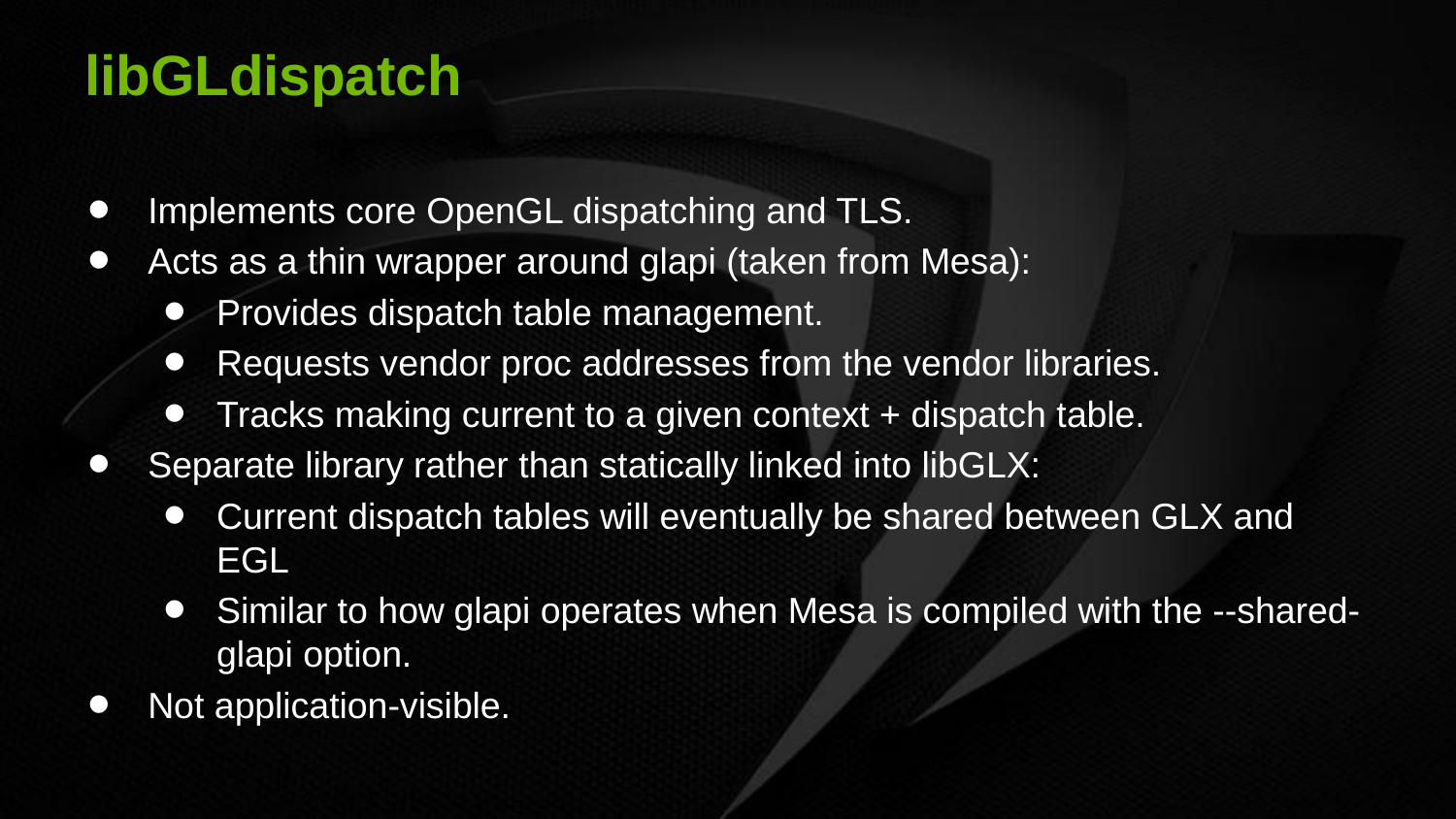### **x11glvnd**

- X extension "XGLVendor"
- Tracks XID -> screen, and screen -> vendor mappings.
- libGLX calls this extension to determine the correct vendor to use.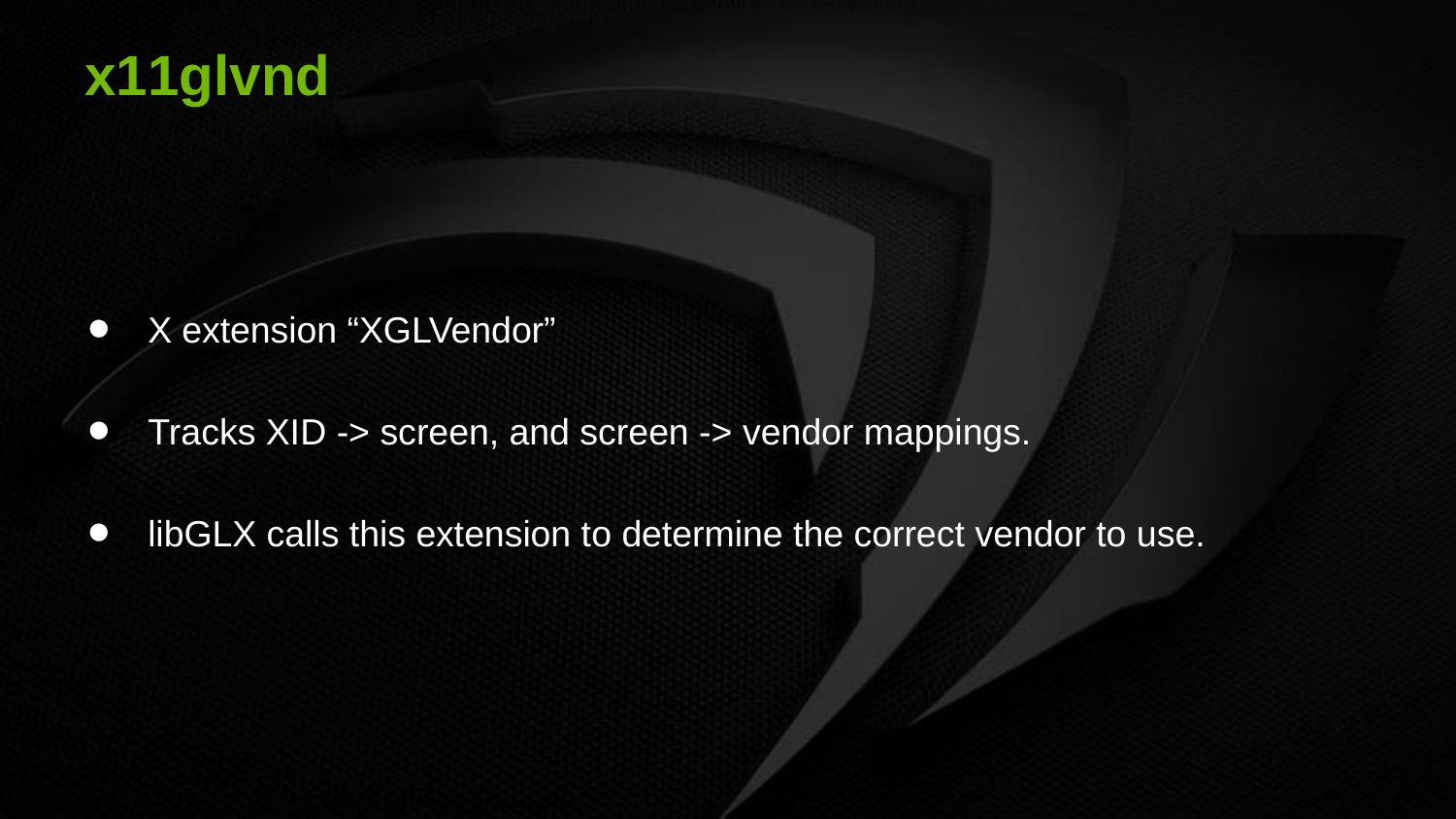### **Implementation Progress**

- We have a working functional prototype for GLX at [https://](https://github.com/NVIDIA/libglvnd) [github.com/NVIDIA/libglvnd](https://github.com/NVIDIA/libglvnd)
- Testing:
	- Unit tests included with libglynd
	- Prototyped NVIDIA plugging into libglynd.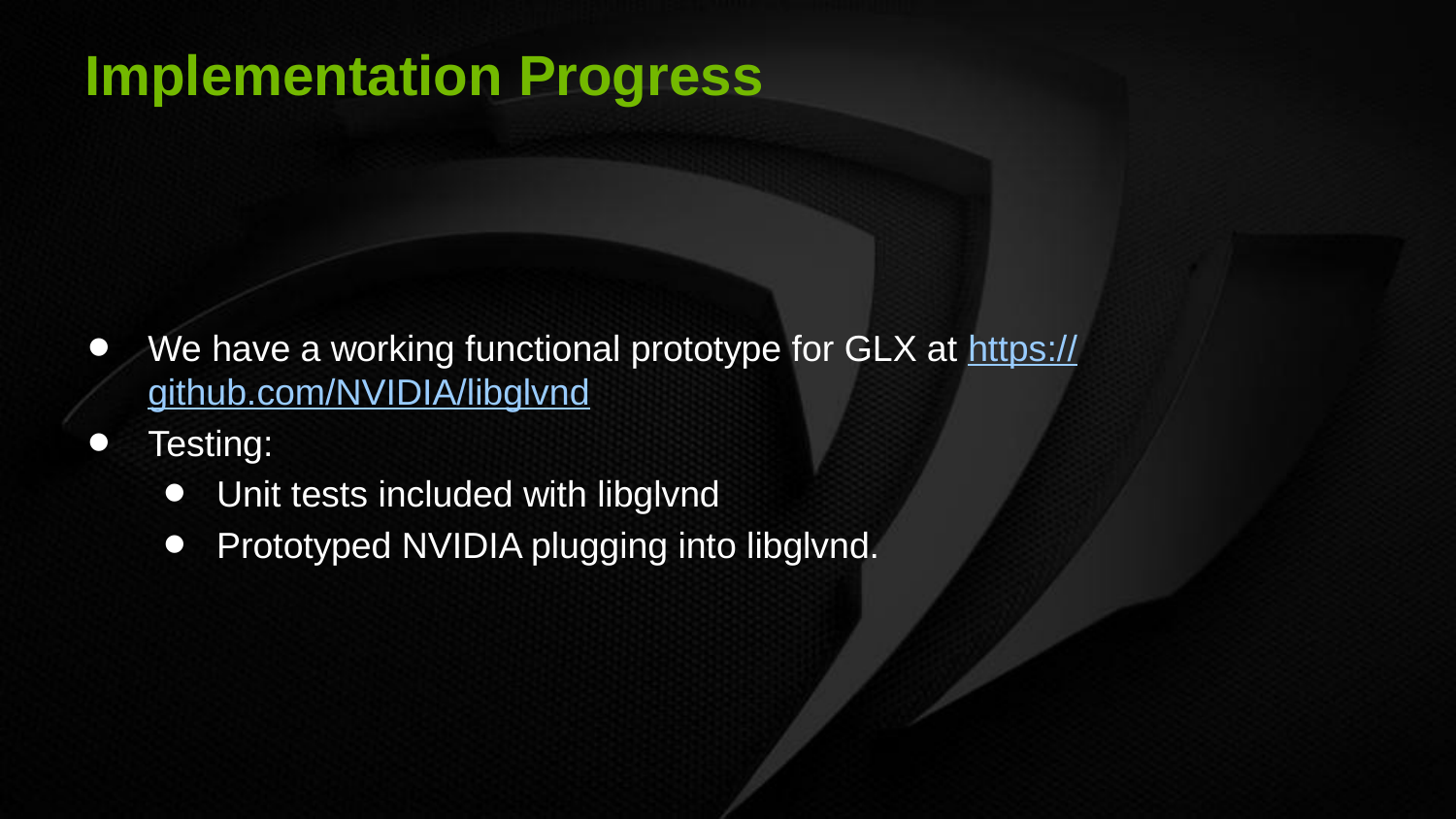### **Existing Issues**

• ELF symbol filtering exposes glibc loader bug:

- https://sourceware.org/bugzilla/show\_bug.cgi?id=16272
	- $d$ lopen $\overline{0}$  of a DSO with a DT FILTER causes the loader to crash
- ELF symbol filtering: proposed to route libGL symbols to libOpenGL
- Possible performance problems with the current glvnd/vendor ABI that could be fixed.
	- E.g., currently the library calls GetProcAddress() from a vendor one entrypoint at a time, rather than retrieving all the vendor's entrypoints at once.
- Memory management and OOM handling could be improved.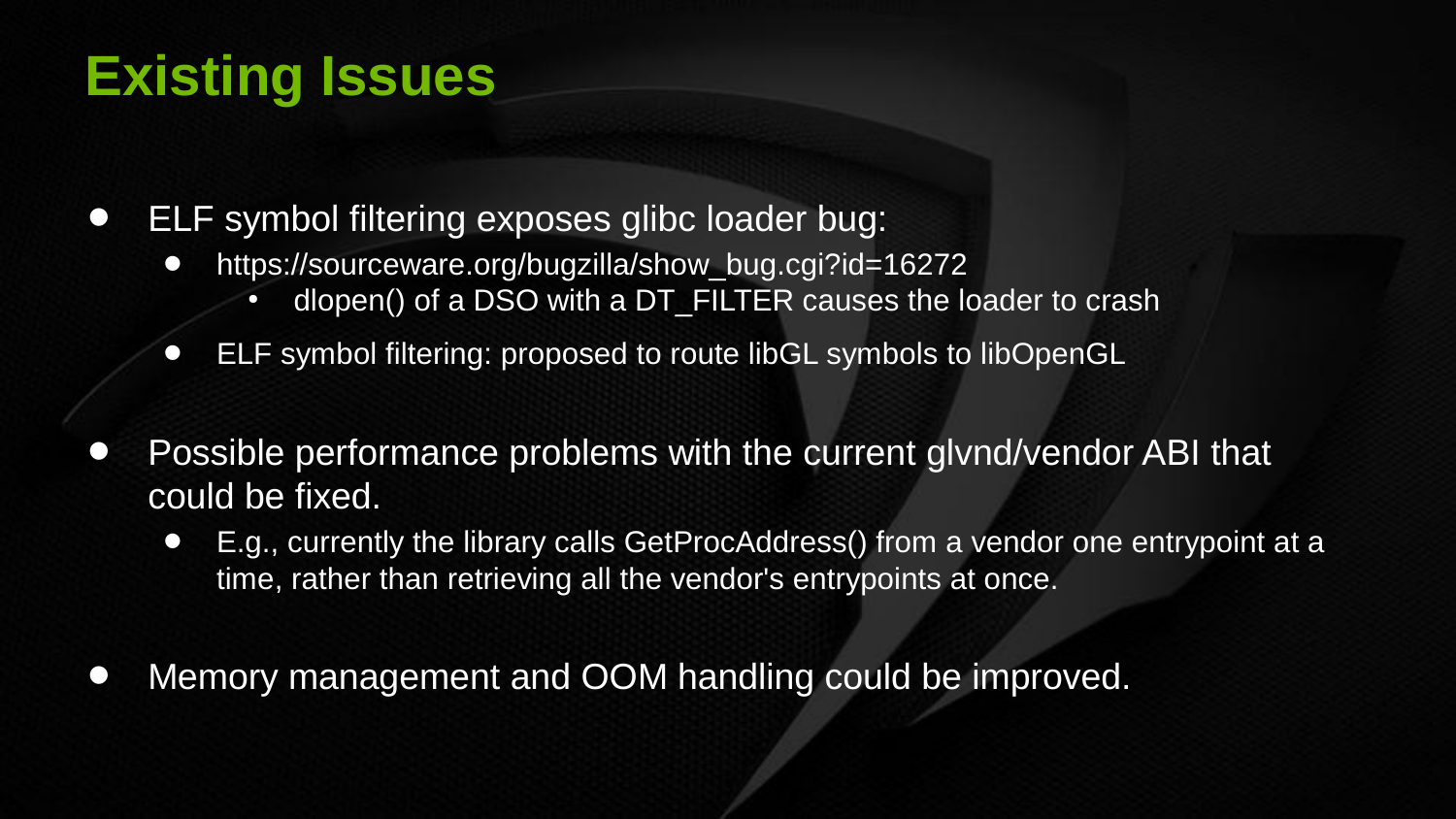### **Next Steps**

• Work to improve robustness of libGLX against various use cases (multithreading, fork recovery, library load/unload, etc.)

• Solicit feedback on Mesa mailing list.

- Start on libEGL.
	- Need to work out correct vendor selection scheme.
	- Need to work out how libglynd's libEGL will interact with EGL\_EXT\_device\_base.
- Other OpenGL implementors can start experimenting with plugging into libglvnd, and providing feedback.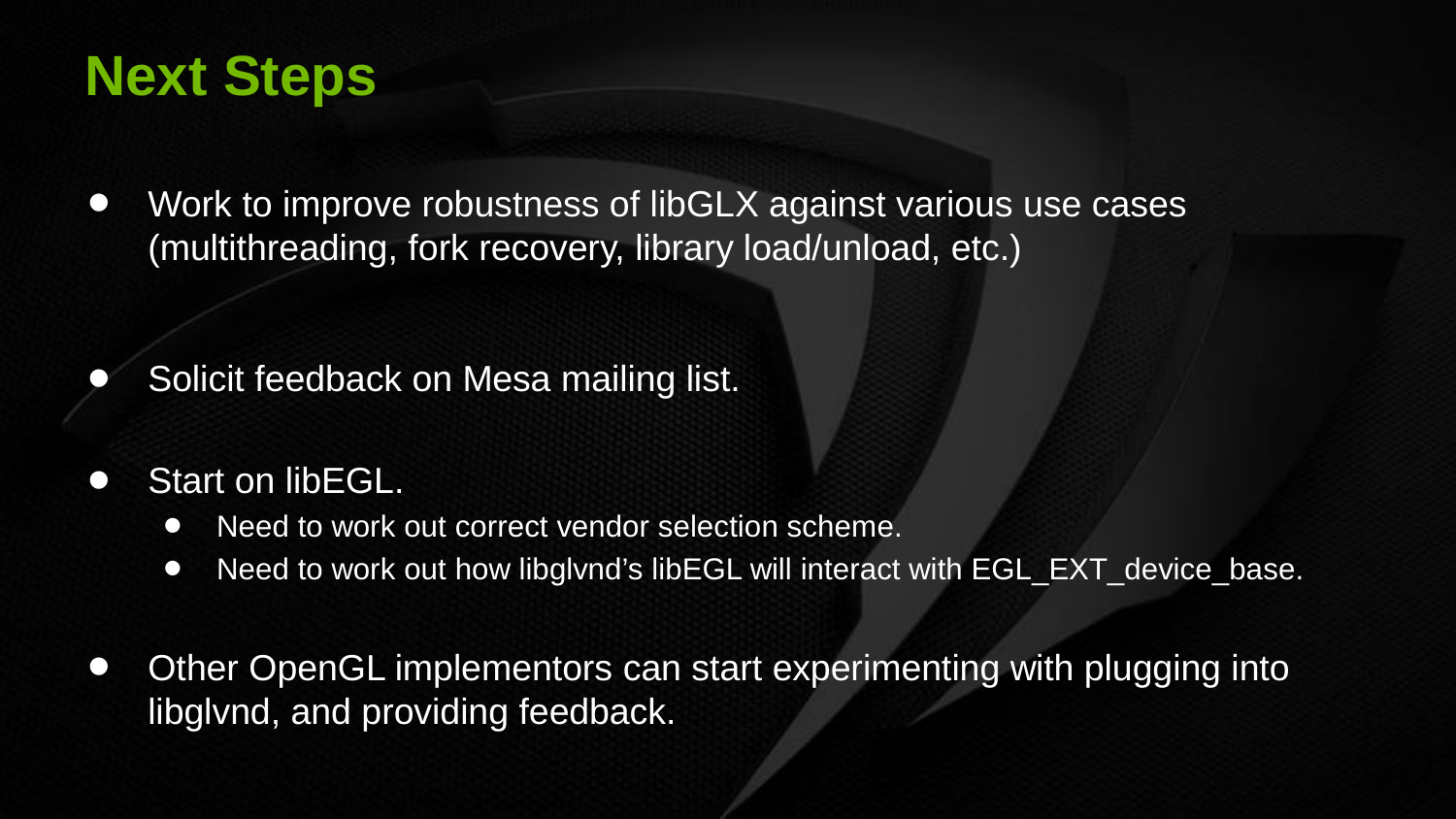## **Migration**

- Most likely, deploy with NVIDIA first:
	- NVIDIA driver package would include a snapshot of the vendor-neutral libraries.
	- If vendor-neutral libraries not already present on system, NVIDIA package installs its copies.
	- Get broader testing.
- Hopefully get feedback from Mesa, AMD on how well it works to plug into vendor-neutral libraries.
- Once we have confidence in it, lock down the ABI between vendor-neutral libraries and vendor libraries.
- Encourage distros to start packaging the vendor-neutral libraries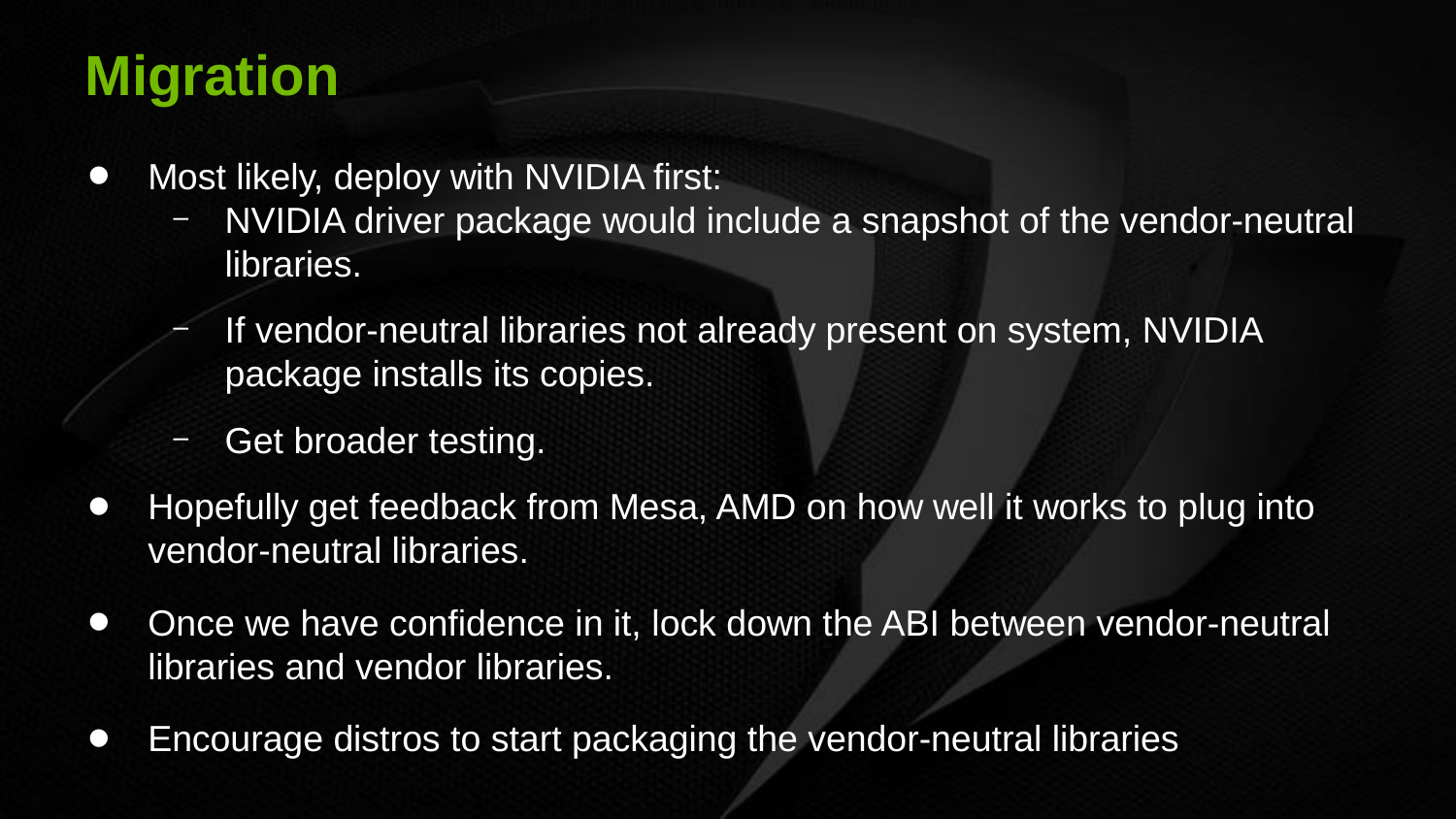### **Thank You**

All the implementation work so far has been done by Brian Nguyen ( brnguyen at nvidia.com )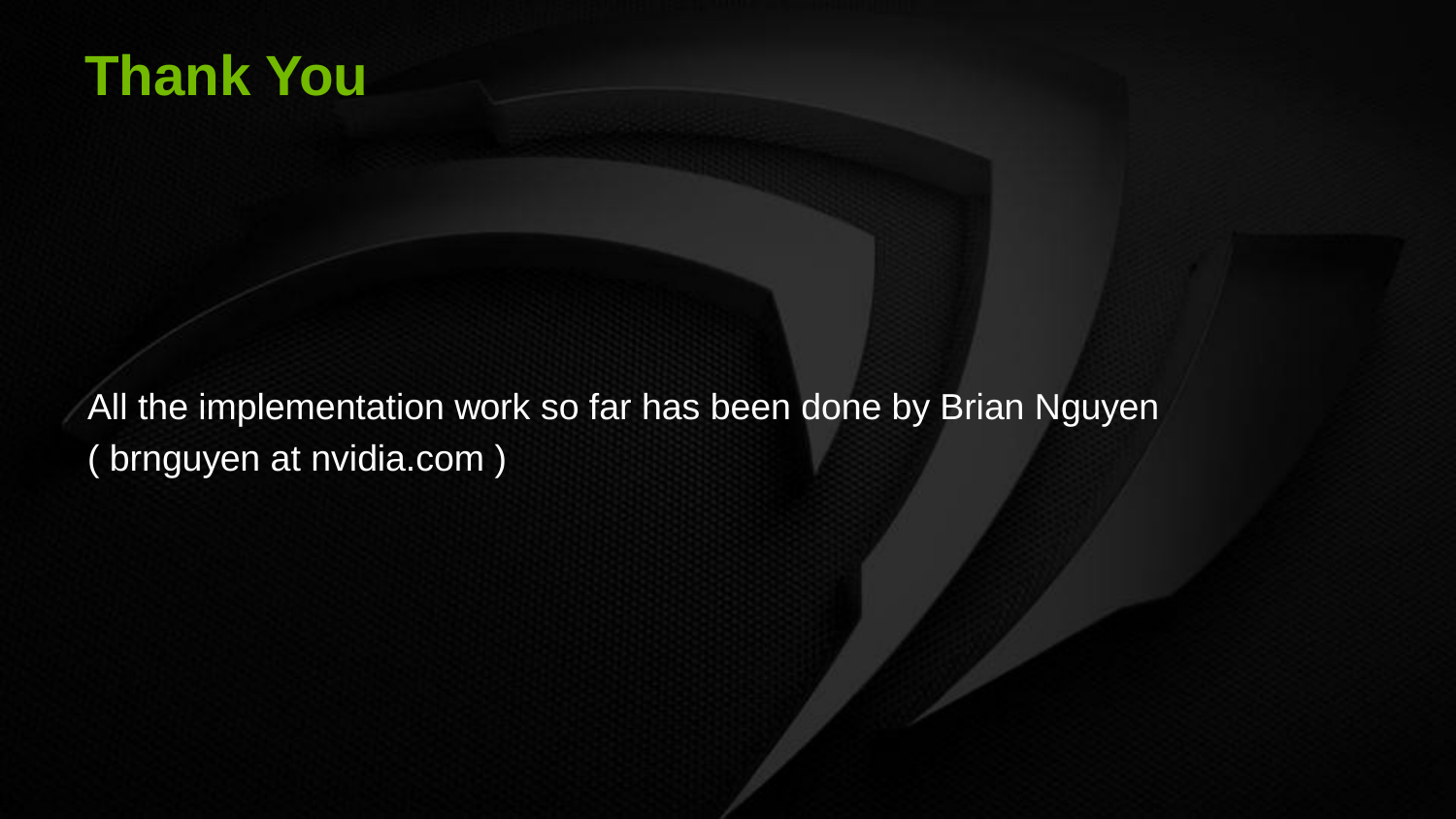#### **References**

- These slides: [https://github.com/aritger/linux-opengl-abi-proposal/blob/master/presentation-xdc2014.pdf](https://github.com/aritger/linux-opengl-abi-proposal/blob/master/presentation-xdc2013.pdf)
- Last year's slides: <https://github.com/aritger/linux-opengl-abi-proposal/blob/master/presentation-xdc2013.pdf>
- Proposal: [https://](https://github.com/aritger/linux-opengl-abi-proposal/blob/master/linux-opengl-abi-proposal.txt) [github.com/aritger/linux-opengl-abi-proposal/blob/master/linux-opengl-abi-proposal.txt](https://github.com/aritger/linux-opengl-abi-proposal/blob/master/linux-opengl-abi-proposal.txt)
- Current implementation:<http://github.com/NVIDIA/libglvnd>